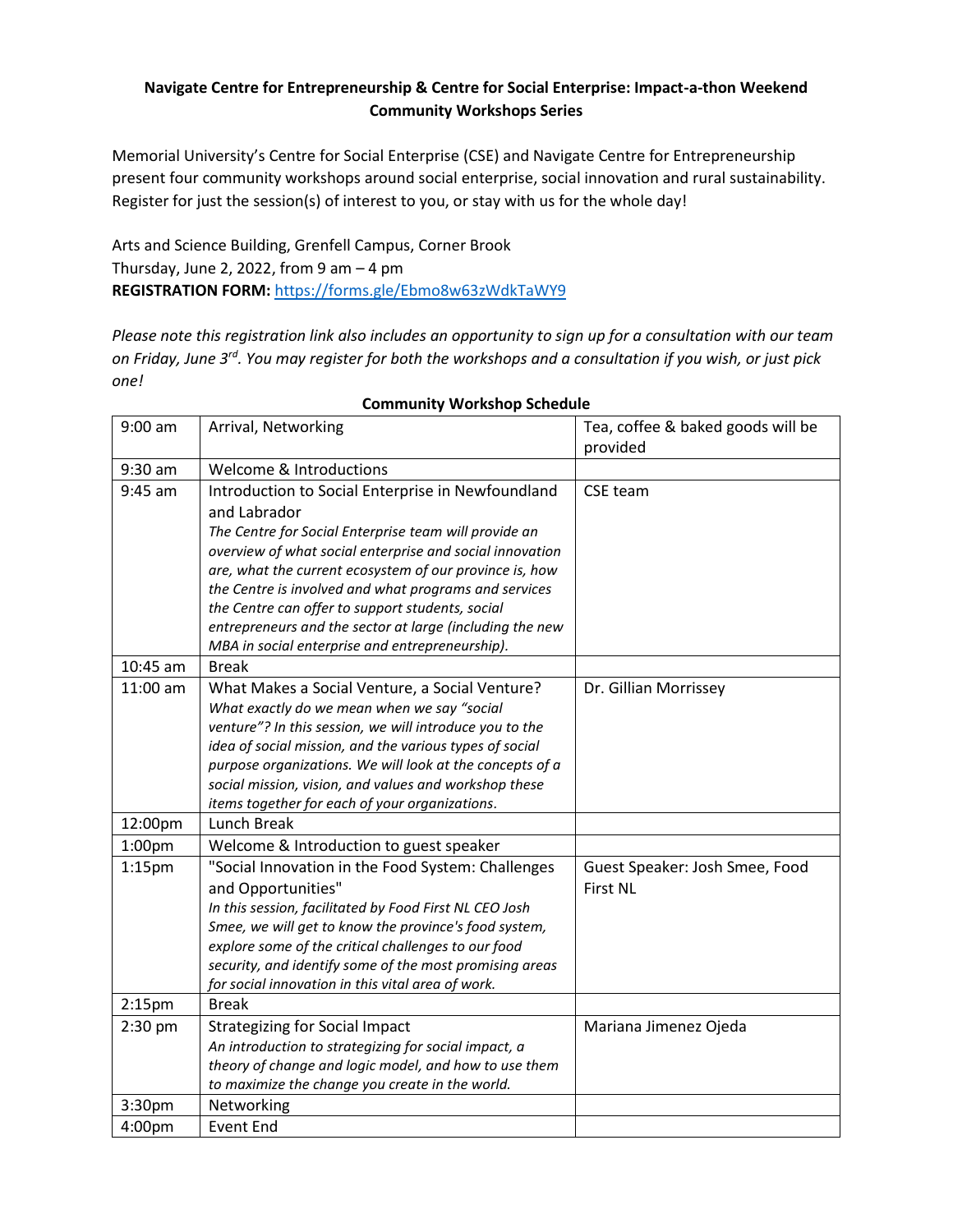### **Navigate Centre for Entrepreneurship & Centre for Social Enterprise: Impact-a-thon Weekend Social Enterprise Consultation Chats**

The Memorial University Centre for Social Enterprise (CSE) team welcomes local social enterprises, aspiring entrepreneurs, community members, Grenfell campus students and faculty to sign up for a oneon-one (or one-with-our-team) consultation session. We are happy to discuss the following with you … or any other ideas you may have relating to social enterprise and social innovation in Newfoundland and Labrador:

- Help with your existing social enterprise
- Getting started on a new social enterprise
- Other questions you may have about social enterprise or social innovation
- Support available to community from the CSE
- Student opportunities available through the CSE
- Faculty support available through the CSE
- Information on the MBA-SEE

Navigate Centre for Entrepreneurship, Arts and Science Building, Grenfell Campus, Corner Brook Friday, June 3, 2022, from 9 am  $-12$  noon

# **REGISTRATION FORM:** <https://forms.gle/Ebmo8w63zWdkTaWY9>

*Please note this registration link also includes an opportunity to sign up for the Community Workshop*   $S$ eries on Thursday, June 2 $^{\text{nd}}$ . You may register for both the workshops and a consultation if you wish, or *just pick one!* 

Upon completing the registration form, a member of the CSE team will contact you to book your thirtyminute session! Please ensure you check your email regularly for our correspondence.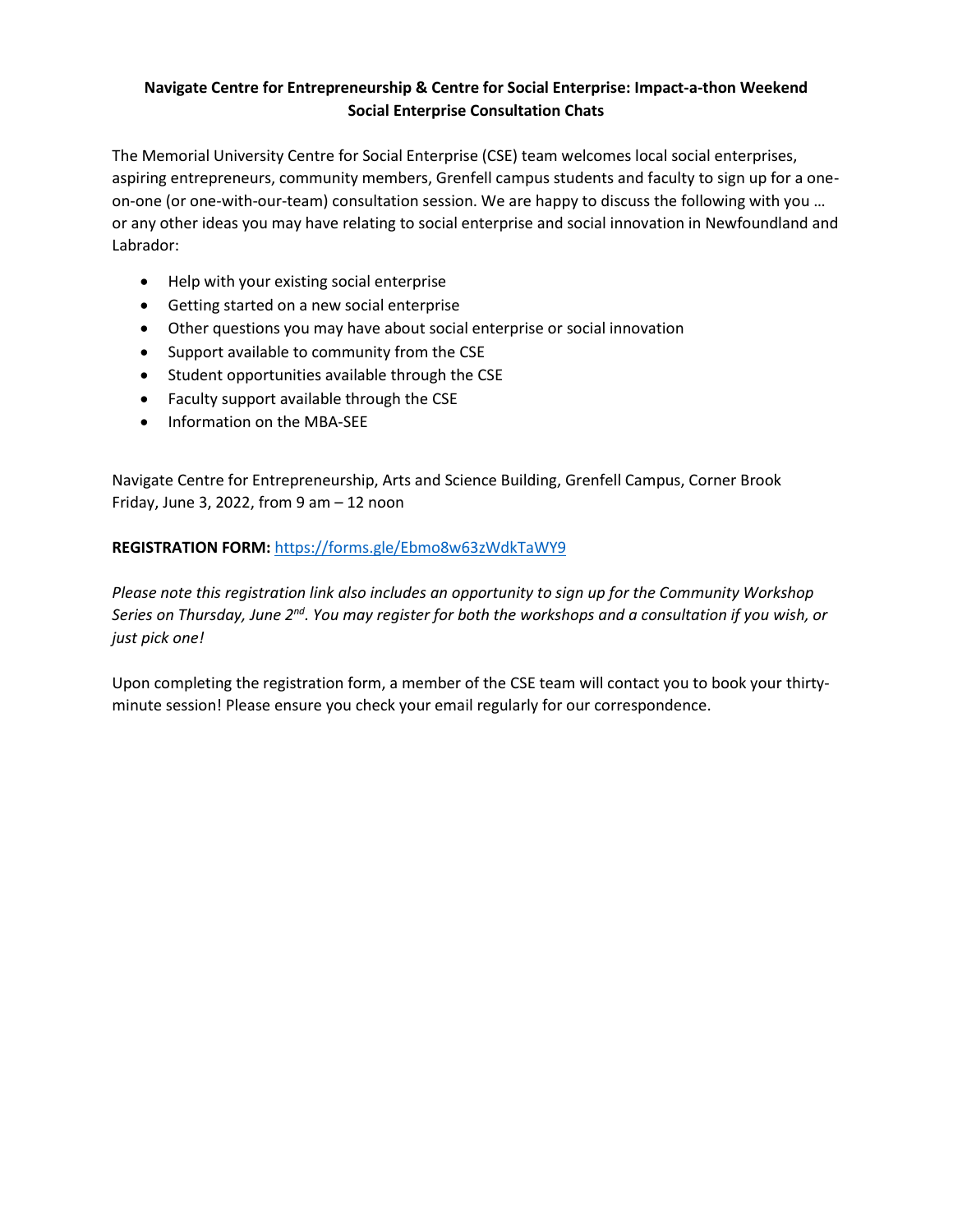# **MEET THE CENTRE FOR SOCIAL ENTERPRISE TEAM**

#### **www.mun.ca/social-enterprise**

#### **Dr. Gillian Morrissey; Manager (acting)**



Dr. Morrissey guides the activities of the Centre for Social Enterprise as it strives to cultivate a new generation of socially-minded business leaders, strengthen social enterprise and drive social innovation in Newfoundland and Labrador.

She previously worked as the educational support co-ordinator for Memorial's master of business administration in social enterprise and entrepreneurship (MBA-SEE), and is a social entrepreneur in her own right, having founded and managed two community music ventures in St. John's: Project Grace and the Bethany Centre for Arts and Community.

Dr. Morrissey holds a doctorate of musical arts from the University of Toronto, an artist diploma from the Royal College of Music (London, U.K.), a master of music from Memorial and a bachelor of music from the University of Ottawa. She is a sessional lecturer in both the Faculty of Business Administration and School of Music at Memorial, and maintains a busy freelance career as both performer

and pedagogue. Dr. Morrissey has performed in concert halls around the world, and researches on topics surrounding contemporary music practices and the intersection of community, music-making and social innovation.



#### **Sarah Croft; Program and Student Engagement Co-ordinator**

Ms. Sarah Croft is a graduate of Memorial University, holding a bachelor of commerce (co-operative) degree with a minor in psychology. She has a background working within entrepreneurial environments including social entrepreneurship and technology start-ups.

Ms. Croft began working at the Centre for Social Enterprise in 2017 as a student, where she completed two of her work terms. She enjoys witnessing the energy that people bring when exploring innovative solutions to gaps they have identified.

Her current work at the Centre for Social Enterprise includes developing and delivering programs, creating inclusive experiential learning opportunities for students and co-ordinating studentfocused events. Outside of work, she can be found creating vinyl projects with her Cricut machine!

**Mariana Jiménez Ojeda; Social Finance and Impact Investment Project Co-ordinator**